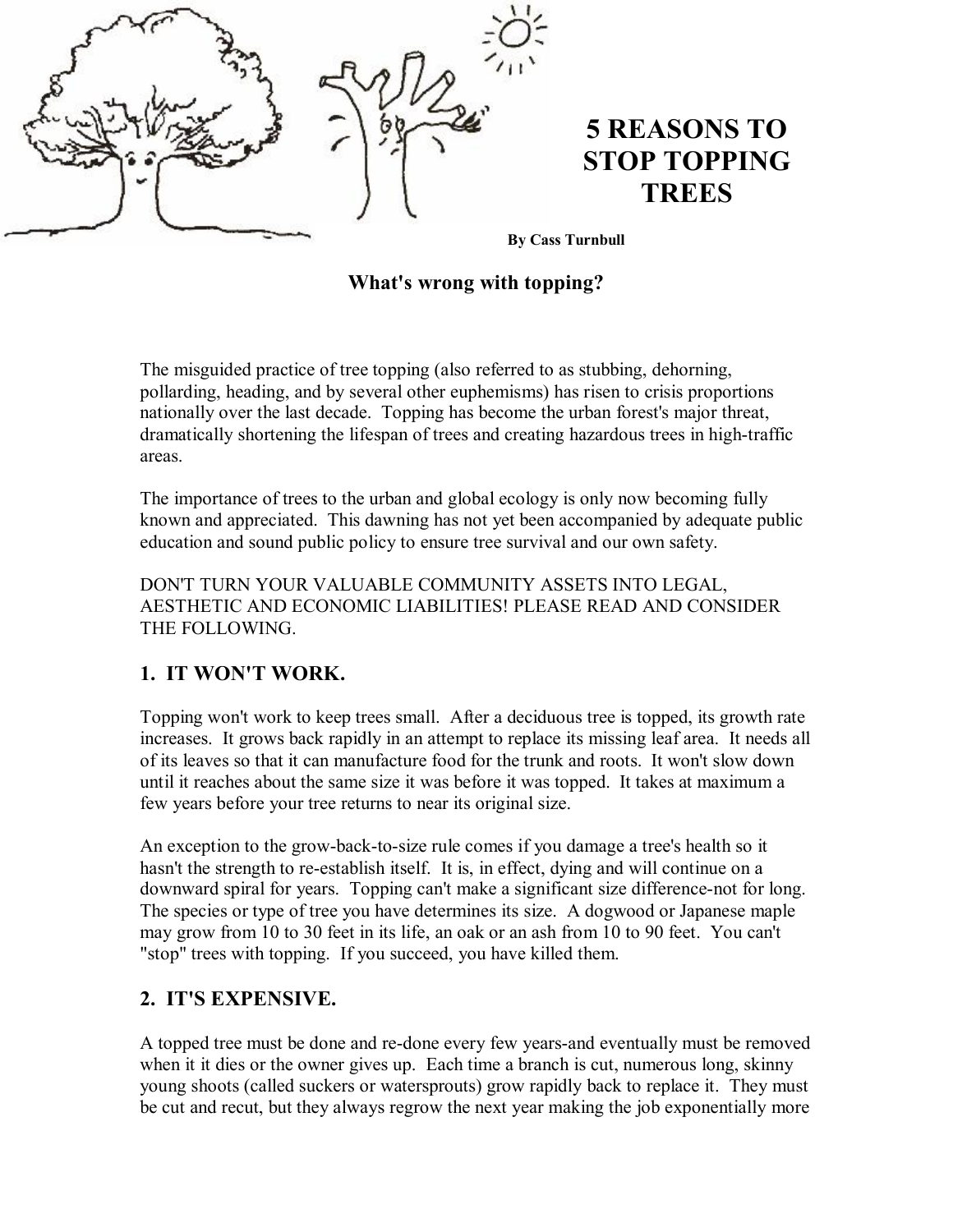

difficult. Much like the many-headed Hydra snake that Hercules battled, people create maintenence monsters in their back yards. A properly pruned tree stays "done" longer, since the work does not stimulate an upsurge of regrowth. Proper pruning actually

improves the health and beauty of a tree, costing you less in the long run.

Topping also reduces the appraised value of your tree. A tree, like any landscape amenity, adds to the value of your property. Appraisers subtract hundreds of dollars from the value of a tree when it's been topped (using the International Society of Arboriculture's guidelines for evaluation). You can even sue a tree company for wrongfully topping a tree.

## **3. IT'S UGLY.**

The sight of a topped tree is offensive to many people. The freshly sawed-off tree limbs are reminiscent of arm or leg amputations. And the freshly-sawed look is just the beginning of the eyesore; the worst is yet to come, as the tree regrows a witch's broom of ugly, straight suckers and sprouts.

The natural beauty of the tree's crown is a function of the uninterrupted taper from the trunk to ever finer and more delicate branches, and the regular division of the branches. Arborists consider the topping of some trees a criminal act, since a tree's 90-year achievement of natural beauty can be destroyed in a couple of hours.

Topping destroys the winter silhouette of a tree. The regrowth of suckers or shoots will bloom poorly, if at all. Some trees will reestablish themselves after many years-but by then they will be the same size as before. Many topped trees are considered a total loss.

## **4. IT'S DANGEROUS.**

According to Dr. Alex Shigo, world renowned scientist and author on the subject of arboriculture (trees), topping is the most serious injury you can inflict upon your tree. Severe topping and repeat topping can set up internal columns of rotten wood, the ill effect of which may show up years later in conjunction with a drought or other stress.

Ironically, many people top their trees because they think it will make them safer. Topping creates hazardous trees. In many cities, topping is banned because of the public safety factor and the potential for lawsuits.

Topping creates a hazardous tree in four ways:

· IT ROTS. Topping opens the tree up to an invasion of rotting organisms. A tree can defend itself from rot when side branches are removed, but it has a hard time